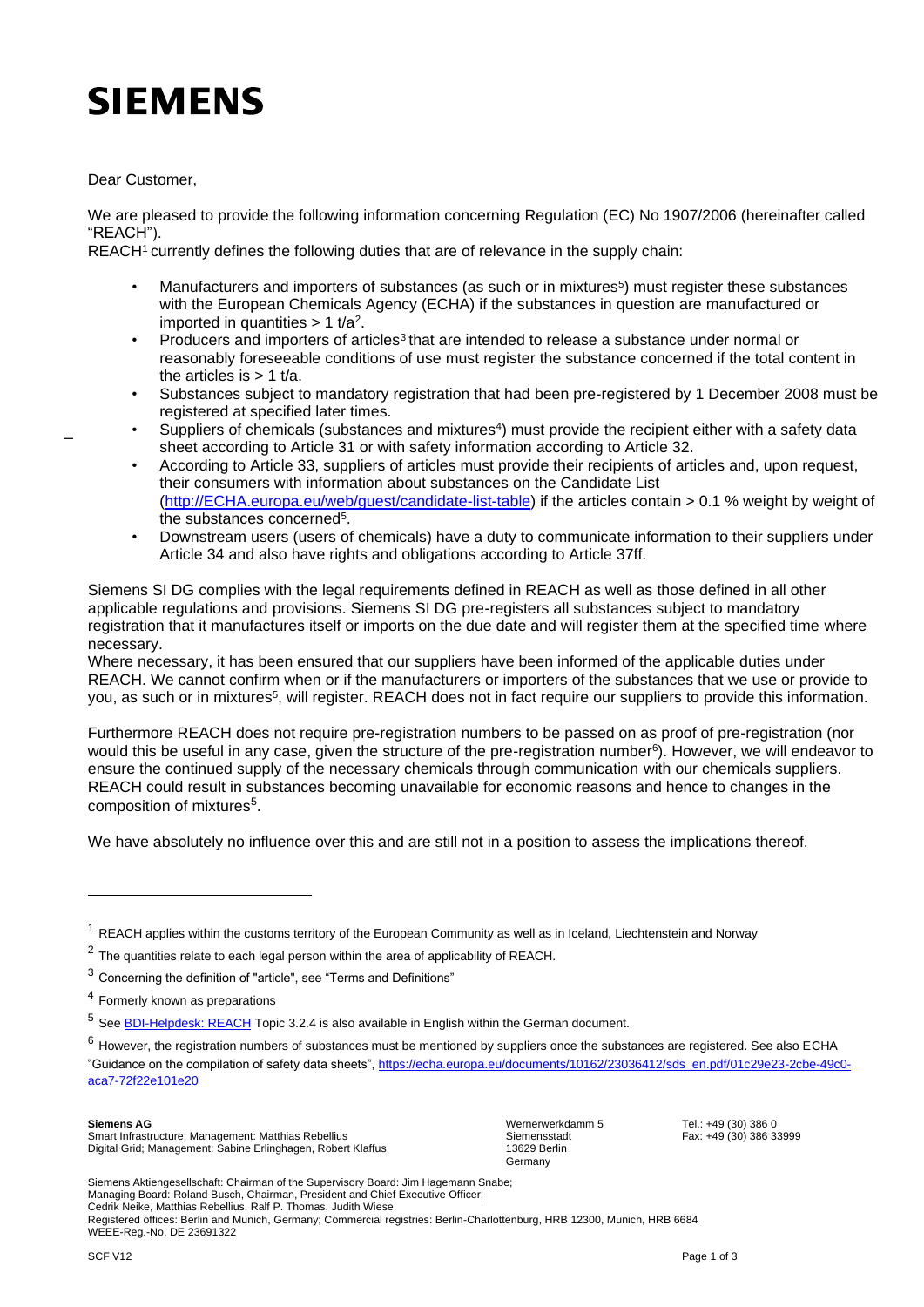## **SIEMENS**

REACH does not require the appointment of a "REACH representative" to act as a central point of contact for customers. Responsibility for communication with our customers remains with our sales organization, which uses internal specialist expertise in relation to REACH.

We comply fully with all substance restrictions in Annex XVII and restrictions defined in other regulations and provisions that apply with our articles.

You procure articles from us that are subject to the following provisions:

- Substances contained in our articles may have to be registered by manufacturers located within the geographical scope of REACH or by importers if those substances are intended to be released (e.g. ink of a ball pen, extinguishing agent of a fire extinguisher). Substances as part of a material in imported articles do not have to be registered.
- The articles do not contain substances that are intended to be released under normal or reasonably foreseeable conditions of use.
- The current version of the Candidate List is published on the ECHA website: [http://ECHA.europa.eu/web/guest/candidate-list-table.](http://echa.europa.eu/web/guest/candidate-list-table)<sup>7</sup>

This declaration is valid for the following MLFB: 7SJ61, 7SJ62, 7SJ64, 7SJ66, 7SA52, 7SA61, 7SA63, 7SA64, 7SD5, 7SD61, 7VK61, 7UT61, 7UT63, 7UM62, 7VE6, 7VU68, 6MD61, 6MD63, 6MD66

## Substances of the Candidate List

\_

The following substances can be found in our SIPROTEC 4 devices in a concentration more than 0.1 % w/w, based on the weight of the single articles in our products:

| Substance name                                              | <b>CAS-Number</b> |
|-------------------------------------------------------------|-------------------|
| 1,2-dimethoxyethane; ethylene glycol dimethyl ether (EGDME) | 110-71-4          |
| Lead                                                        | 7439-92-1         |

All SIPROTEC 4 devices with the MLFB 7SS52 contain in addition to the above mentioned SVHC the following:

| Substance name                                                                | <b>CAS-Number</b> |
|-------------------------------------------------------------------------------|-------------------|
| 1,6,7,8,9,14,15,16,17,17,18,18-                                               | 13560-89-9        |
| Dodecachloropentacyclo[12.2.1.16,9.02,13.05,10]octadeca-7,15-diene            |                   |
| ("Dechlorane Plus"™) [covering any of its individual anti- and syn-isomers or |                   |
| any combination thereofl                                                      |                   |

With this declaration we fulfill our information duties according to Article 33. This declaration is based on our current knowledge and experience. We take neither liability nor warranty for factors beyond our knowledge and control.

<sup>7</sup> See [European Chemicals Agency \(ECHA\).](http://echa.europa.eu/de/)